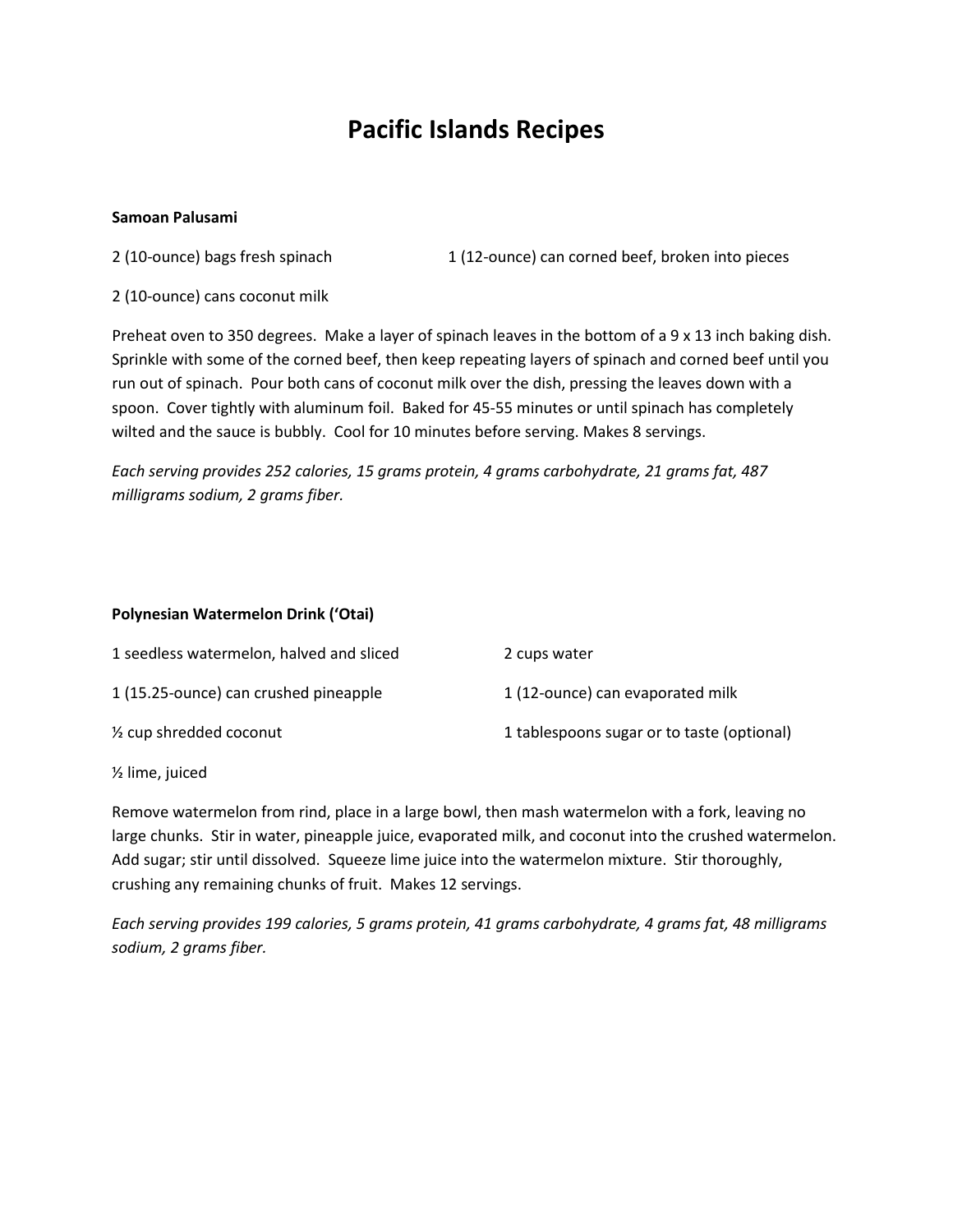### **Fried Plantain**

1 ripe plantain Oil for frying

Heat oil in frying pan over moderate heat. Peel and cut the plantain into  $\frac{1}{2}$  inch slices, cutting diagonally across the fruit. Fry until golden brown on each side. Serve warm. Makes 2 servings.

*Each serving provides 152 calories, .6 grams protein, 14 grams carbohydrate, 11 grams fat, 2 milligrams sodium, 1 gram fiber.*

### **Grilled Hawaiians**

3 tablespoons butter or margarine 8 slices whole wheat bread 4 slices Swiss cheese 8 slices thinly sliced cooked ham

1 8-ounce can crushed pineapple, drained

Heat a large skillet over medium-high heat. Spread butter onto one side of each slice of bread. Place up to 4 of the slices of bread, butter side down in the skillet. Top each piece with one slice of cheese, two slices of ham, and about 2 tablespoons of the crushed pineapple. Place remaining slices of bread on top with the butter side up. When the bottom of the sandwich is golden brown, flip sandwiches, and cook until browned on the other side, about 1 minute. Repeat steps with remaining ingredients, if all four sandwiches do not fit into your skillet. Makes 4 servings.

*Each serving provides 490 calories, 22 grams protein, 36 grams carbohydrate, 29 grams fat, 1185 milligrams sodium, 2 grams fiber.*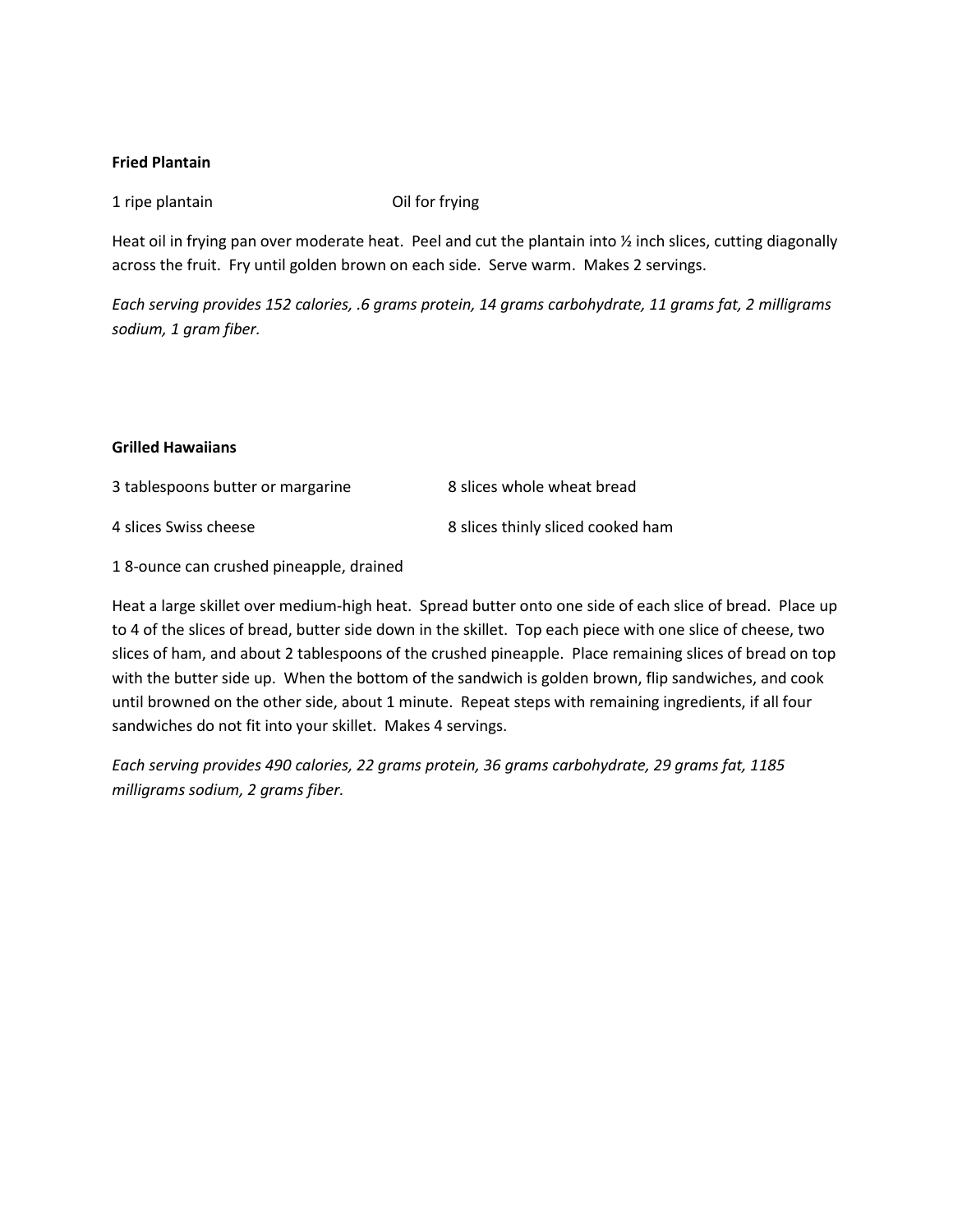### **Spicy Polynesian Wrap**

2 pounds skinless, boneless chicken breast, cut into 1 inch strips

| 1 (14-ounce) can coconut milk  | 1 cup uncooked rice                |
|--------------------------------|------------------------------------|
| 2 cups water                   | 1 $\frac{1}{2}$ cups flour         |
| 1 1/2 tablespoons curry powder | 1 tablespoon garlic salt           |
| % cup vegetable oil            | 2 limes                            |
| 10 (10-inch) flour tortillas   | $\frac{1}{2}$ cup shredded coconut |

½ cup chopped green onions

Place the chicken and coconut milk in a bowl and marinate in the refrigerator for 1 hour. In a pot, bring the rice and water to a boil. Cover, reduce heat to low and simmer 20 minutes. In a small bowl, mix the flour, curry powder, and garlic salt. Drain the chicken and discard the marinade. Dredge chicken in the flour mixture to coat. Heat the oil in a skillet over medium heat, and cook the coated chicken strips 5 minutes per side or until golden brown and juices run clear. Squeeze lime juice over chicken, and discard limes. On each tortilla, place equal amounts of rice, chicken, coconut and green onions. Wrap burrito style. Makes 10 servings.

*Each serving provides 735 calories, 31 grams protein, 71 grams carbohydrate, 36 grams fat, 1046 milligrams sodium, 5 grams fiber.*

#### **Roasted Yams**

| 1 large yam, peeled and cut into % inch thick slices | 1/2 teaspoon salt |
|------------------------------------------------------|-------------------|
|------------------------------------------------------|-------------------|

1 teaspoon black pepper 2 tablespoons olive oil

Preheat oven to 350 degrees. Line a baking sheet or baking dish with aluminum foil. Arrange slices of potato in the prepared pan so they are overlapping slightly. Season with salt and pepper and then drizzle olive oil over them as evenly as possible. Bake in the preheated oven until potatoes are tender and have begun to wrinkle around the edges, about 30 minutes. Makes 2 servings.

*Each serving provides 388 calories, 3 grams protein, 63 grams carbohydrate, 12 grams fat, 440 milligrams sodium, 9 grams fiber.*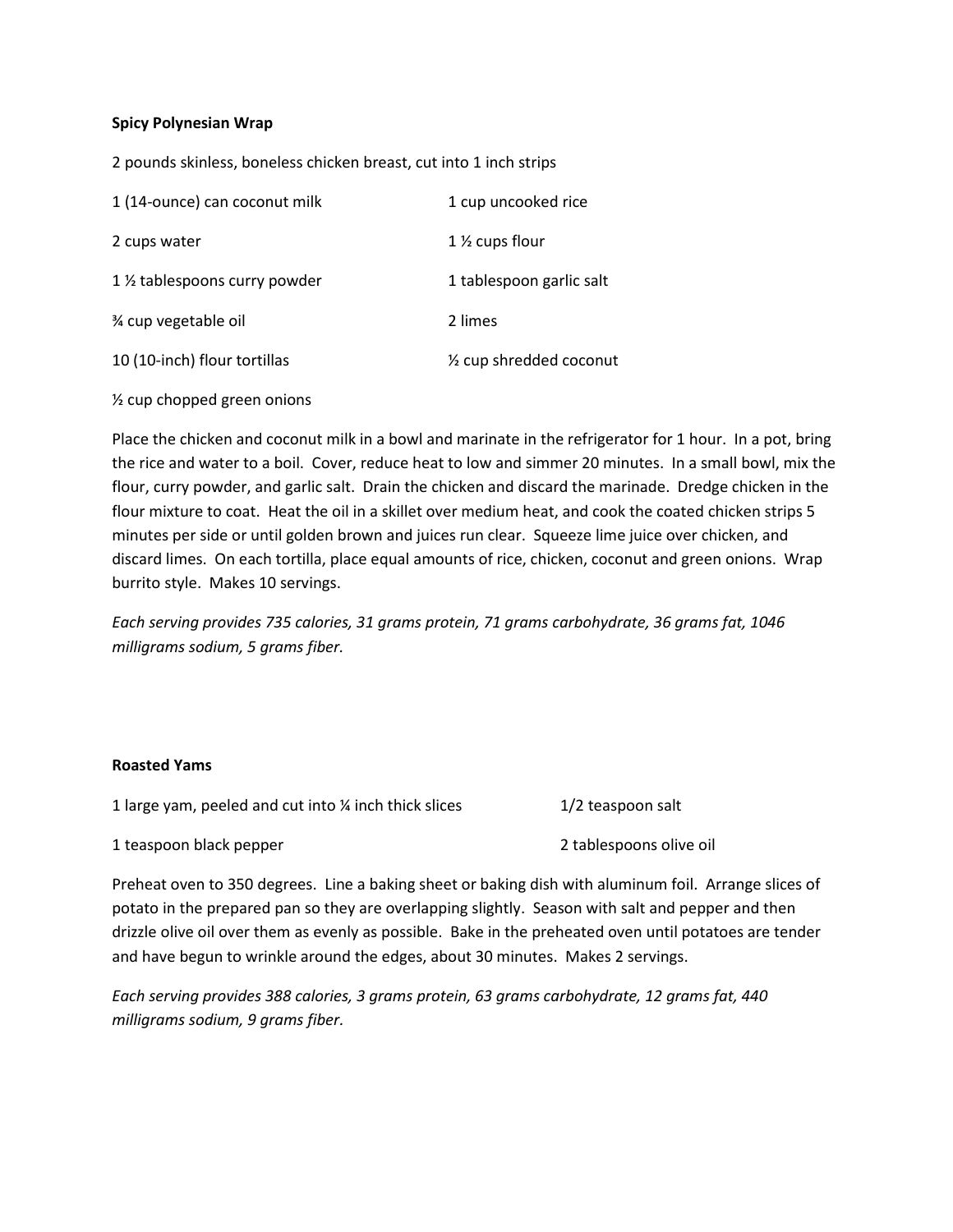### **Stir-Fried Shrimp with Snow Peas and Ginger**

| 1 1/2 teaspoons salt                | 2 cups cold water                     |
|-------------------------------------|---------------------------------------|
| 1 pound shrimp, peeled and deveined | 1/3 cup chicken broth                 |
| 2 teaspoons vinegar                 | 1 1/ <sub>2</sub> teaspoons soy sauce |
| 1 ½ teaspoons cornstarch            | % teaspoon sugar                      |
| 1/8 teaspoon pepper                 | 1 tablespoon vegetable oil            |
| 2 tablespoons minced garlic         | 1 teaspoon minced ginger              |
| 2 teaspoons vegetable oil           | 6 ounces snow peas, strings removed   |
| 2 tablespoons chopped fresh chives  | 1/4 teaspoon salt                     |

In a large bowl, stir salt into water until dissolved. Add shrimp and set aside 5 minutes. Rinse shrimp and dry on paper towel. Discard salt water. In a small bowl, mix together broth, vinegar, soy sauce, cornstarch, sugar and pepper. Set aside. Heat 1 tablespoon oil in a large skillet over high heat. Cook shrimp, turning constantly, until pink on all sides, about 1 minute. Stir in garlic, ginger, and 2 teaspoons oil. Stir in snow peas, chives and % teaspoon salt; stir-fry 1 minute more. Stir broth mixture into skillet and continue cooking until sauce thickens. Serve immediately. Makes 4 servings.

*Each serving provides 207 calories, 24 grams protein, 7 grams carbohydrates, 7 grams fat, 1040 milligrams sodium and 1 gram fiber.*